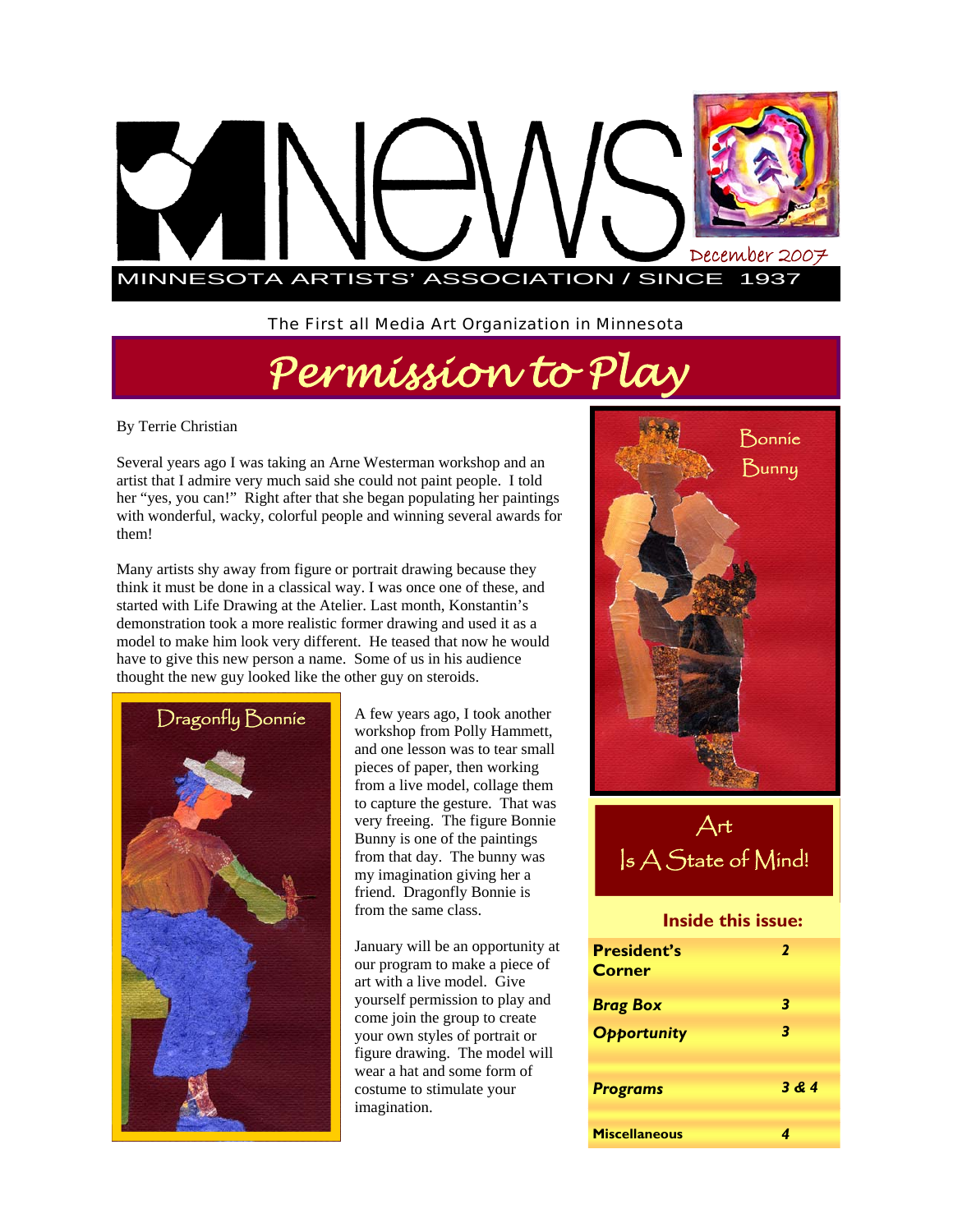

## **President's Corner** *by Ron Wilson*

November Demo by Konstantin Berkovski

The November event, a demonstration by Konstantin Berkovski at the Bloomington Art Center was interesting to all who attended. Those of us who struggle with expressing exactly what we have in mind in a drawing or painting realized we are not alone. We watched as Konstantin strove to capture the exact turn of the pose which was suited to his finely tuned Russian artistic sensibility, as well as not being afraid to keep re-evaluating and wiping out the drawing as he kept striving to get it right.

Art is struggle sometimes, but you will see at the December 11th opening of the Fall/Winter MAA show at the Eden Prairie Center what great paintings result by MAA members hanging in there and keeping on painting See you at the opening.



#### **MAA Board of Directors**

| <b>Administration</b>                                                                |                       |              |
|--------------------------------------------------------------------------------------|-----------------------|--------------|
| <b>President</b>                                                                     | <b>Ron Wilson</b>     | 612-243-1315 |
| <b>Vice Pres.</b>                                                                    | <b>Charlie Breems</b> | 952-913-8671 |
| <b>Secretary</b>                                                                     | Sylvia Rudolph        | 612-722-8416 |
| <b>Treasurer</b>                                                                     | <b>Jeanna Mever</b>   | 952-758-9446 |
| <b>Activities Coordinators</b>                                                       |                       |              |
| <b>Exhibitions:</b>                                                                  | <b>Sylvia Rudolph</b> | 612-722-8416 |
| <b>Programs</b>                                                                      | <b>Judy Lieber</b>    | 952-884-1815 |
| <b>Membership</b>                                                                    | <b>Gene Terres</b>    | 612-825-4512 |
| <b>Editor MAA Newsletter</b><br>Terrie Christian<br>763-546-5266<br>terriepc@msn.com |                       |              |
| Web Site Mgr.<br><b>Amanda McCarty</b>                                               | nefferkiti@msn.com    | 612-729-9717 |



**New Take On An Old Drawing** 

*December 2007 2 MAA News*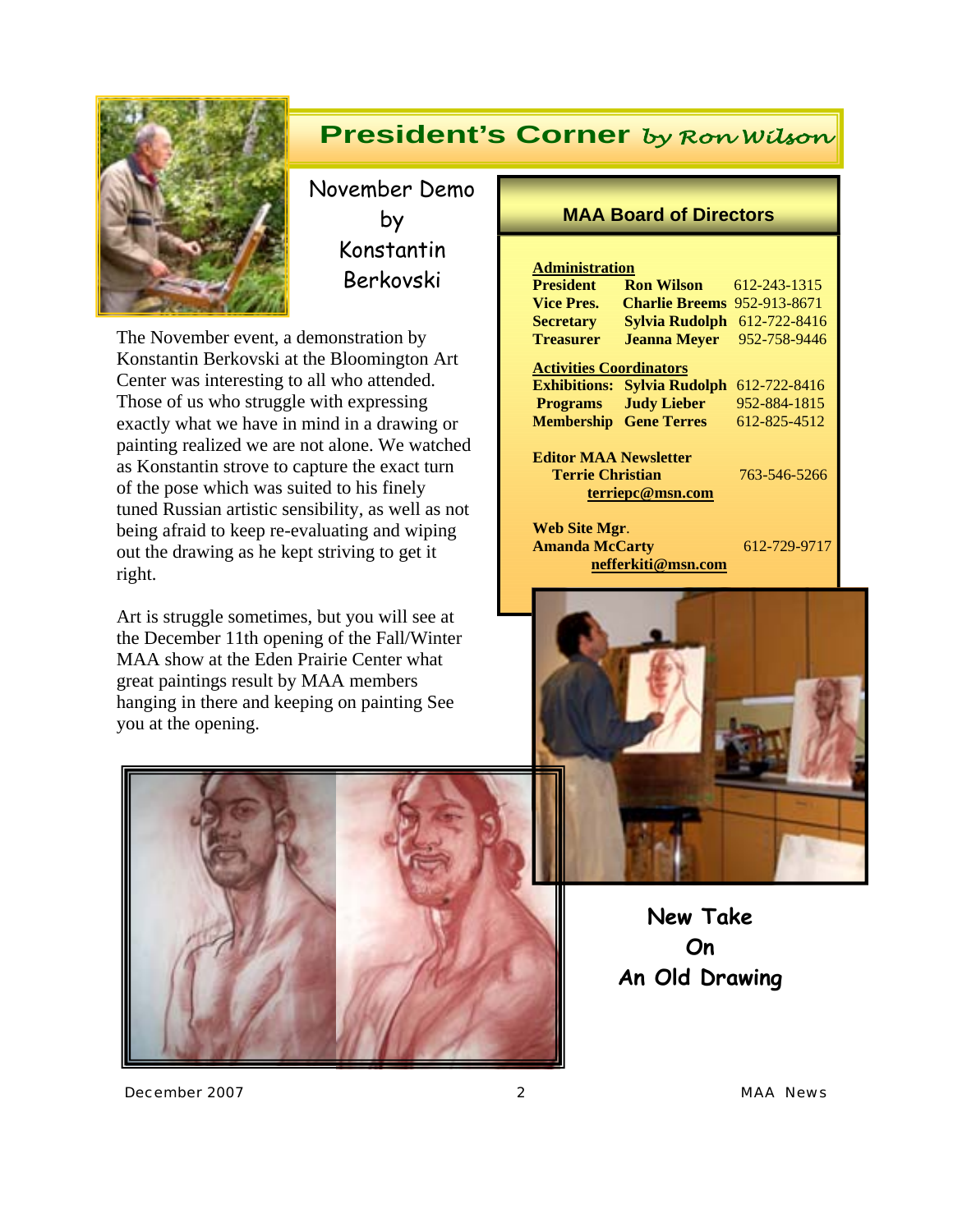**Brag Box "If Ya Done it, it Ain't Braggin"** 

*Member accomplishments Exhibits, winning awards . . .* 

COME ENJOY THE SUN & THE SEA

NEW WATERCOLORS FROM MEXICO **BY** MARJORIE MOODY & LAURIE SALMELA

**Artist's reception with refreshments:** 

**Sunday, December 9, 1-3pm**

First Unitarian Society of Minneapolis 900 Mount Curve Avenue Minneapolis MN 55403 (612)377-6608

Exhibition dates: November 29, 2007 - January 7, 2008 Gallery hours: Monday-Friday 9am-3pm, Sundays after their service

\*\*\*\*\*\*\*\*\*\*\*\*\*\*\*\*\*\*\*\*\*\*\*\*\*\*\*\*\*\*\*\*\*\*\*\*\*\*\*\*\*\*\*\*\*\* \*\*\*\*\*\*\*\*\*\*\*\*\*\*\*\*\*\*\*\*\*\*\*\*\*\*\*\*\*\*\*\*\*\*\*\*\*\*

SECOND ANNUAL SMALL & MINI PAINTINGS

Featuring five local artists:

RICHARD ABRAHAM SID BERQUAM MARJORIE MOODY DOUG NIELSEN PATTY PAULUS

**OPENING RECEPTION: THURSDAY, DECEMBER 6TH, FROM 6-9PM** 

> GRAND HILL GALLERY 333 Grand Avenue St. Paul, MN (Grand, Ramsey & 35E) (651) 227-4783

Gallery hours: Tuesday-Friday 10am-6pm Saturday 10am-3pm

SHOW CONTINUES UNTIL DECEMBER 24TH

\*\*\*Hope to see you at one of the receptions! Happy Holidays, Marjorie Moody





Pastel Still Life by Judy Lieber

**Judy Lieber** will be offering a pastel class: 8 Thursday evenings, beginning Jan. 24 & running through March. (No class Feb. 7th) 6-9 PM

Lenox Community Center, St. Louis Park. 952-928-6423

For further information, please call Judy at 952-884-1815

email: judy@liebergroup.com

*January 15 2008 Our Program will be A live model At Bloomington Art Center 6:30 to 9:30 p.m.*